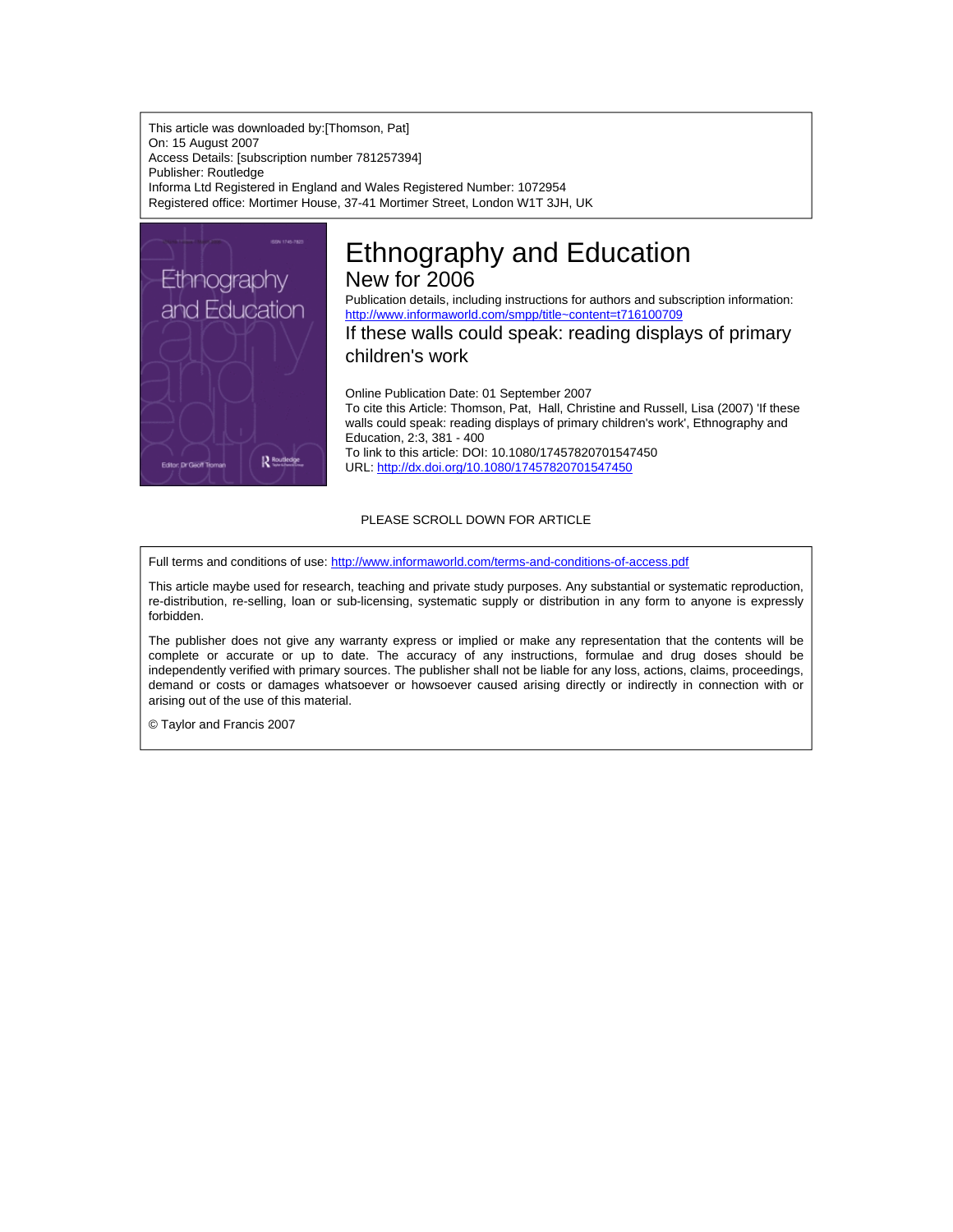# If these walls could speak: reading displays of primary children's work

Pat Thomson\*, Christine Hall and Lisa Russell The University of Nottingham, UK

The first thing a visitor notices when entering Hollytree primary school is the art-work displayed on every wall. This paper, based on a three-year ethnographic study of the school, mobilizes field notes and interview and photographic data to probe the meanings of this visual 'display'. We argue that the walls (re)produce and promote normative meanings of 'good work', the 'good student', the 'good teacher' and the 'good school', which serve both internal and external purposes. They are also a means of promoting an inclusive culture which, while true of arts activities, may not always be the case in mainstream classes. In addition, the school walls support aspects of the school timetable of collective work, and also constitute resources for children to construct narratives about their collective and individual histories in the school.

I stand up from the seated area and inspect the artwork that is clearly evident, displayed on the walls as you enter the school ... Two plaster of paris figures welcome visitors ... One is a female figure and one is a male, both in red school uniform, both of real child-like age and stature.

The deputy introduces herself to me and asks two year 6 girls to give me the guided tour. H and E ... take me round each classroom, starting in the nursery. The nursery looks like an adventure play area, full of hidden dens and escape areas. They show me outside, the grassland where they do sports day, the little areas where different groups of children play, and where they get their school photo taken and perform a summer concert in front of parents, near the entrance to the school. They freely walk into the staff room to show me where the staff gather, get cups of coffee and go to the lavatory (I'm struck by the kids freeness, they didn't hesitate to go into the staff room, it wasn't out of bounds!) They point out the collage of a teacher displayed on the staff room wall along with other paintings of faces.

... they point out the various artwork displayed all round the school. They show me the photographs of the annual school trip, they tell me the names of the previous year 6s who have just moved onto secondary school and point out their self-portrait work, complete with their names, on the wall. ... They also point out their own work that is put on show. H shows me herself in various forms, she shows me a painted picture of her face, a photograph of herself, a drawing of herself and a sculpture. E shows me a plaster of paris outline of her face. They show me the Peter Pan figures hanging near the arts area and I note the Waterstones exhibition self-portraits evident on the wall. There are sculptures, painting and photos of present and previous children everywhere. I'm struck

<sup>\*</sup>School of Education, The University of Nottingham, Nottingham, UK. Email: patricia. thomson@nottingham.ac.uk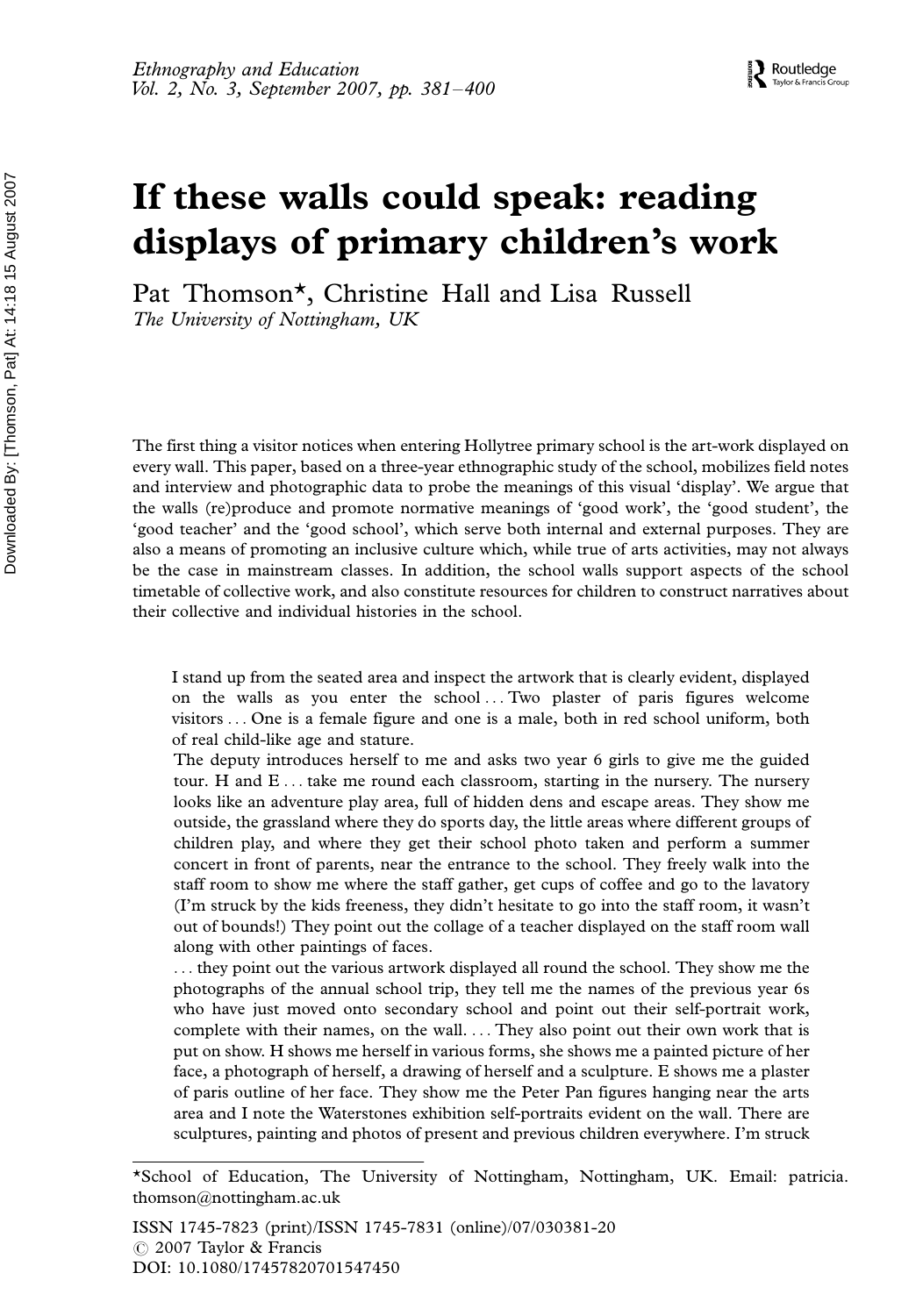by all the artwork displayed in every room on almost every bit of wall! (Lisa's field notes on her first day at Hollytree)

#### Welcome to Hollytree primary school

Situated in a large Midlands city, the school has 300-plus children on roll and 60 plus in the nursery. Half the children live in local authority housing on the two council estates close to the school. A higher than average percentage of children qualifies for free school meals (24%), and the school has never excluded a pupil. The school has a reputation as successful, and inspection reports which deem it 'outstanding'. Miriam, the head teacher, has been in the school since it started over 30 years ago and was, until her retirement in late 2005, the longest serving headteacher in England. The school is open-plan, with discrete pods for nursery, early, middle and upper primary, and shared spaces including a gym-dining hall, visual art area and library. Computers are dotted in clusters throughout the building, which is subdivided by furniture and colourful curtains into usable spaces, giving an impression of openness and flow while maintaining barriers between activities, and some protection from noise.

As Lisa's field notes suggest, every available area of wall is covered in displays. The hall, foyer and shared areas are dominated by children's portraits in various media (photograph 4), sculpted figures (photograph 1), pages from an alphabetized poetry book (photograph 5), and mounted pages of autobiographies and biographies (photograph 6). Some of the work, such as the frieze in the hall, is clearly the work of a professional artist (photograph 4). Classrooms typically display mounted collages of children's curriculum-based work, much of it with teachers' comments attesting to its worth. However, some displays are very busy (photograph 5), some work is obviously teacher-developed (photograph 3), and not all rooms are as well-organised as others (photograph 2).

In this paper, we examine the visual environment that makes such a marked first impression. Drawing on a 12-month pilot project and a two-year ESRC funded ethnography of Hollytree which investigated inclusion, pedagogy and the creative arts (see Hall & Thomson, 2005, 2007; Thomson et al., 2006; Hall et al., 2007), we interrogate the taken-for-granted 'good' of primary school display. We make three readings of Hollytree primary school walls. We claim that there are both 'official' and 'local' narratives at work in the school through which the display of children's work meets multiple interests, as well as providing one means for the fabrication of 'whole school' identity and image.

Our corpus of data is large, but here we draw on two sets of individual interviews with staff, focus group interviews with three cohorts of Year 5 children, observation field notes, and photographs of school walls and display areas. The school and staff names have been anonymised. Specific ethical permission for visual research was obtained from school staff, parents/carers and children.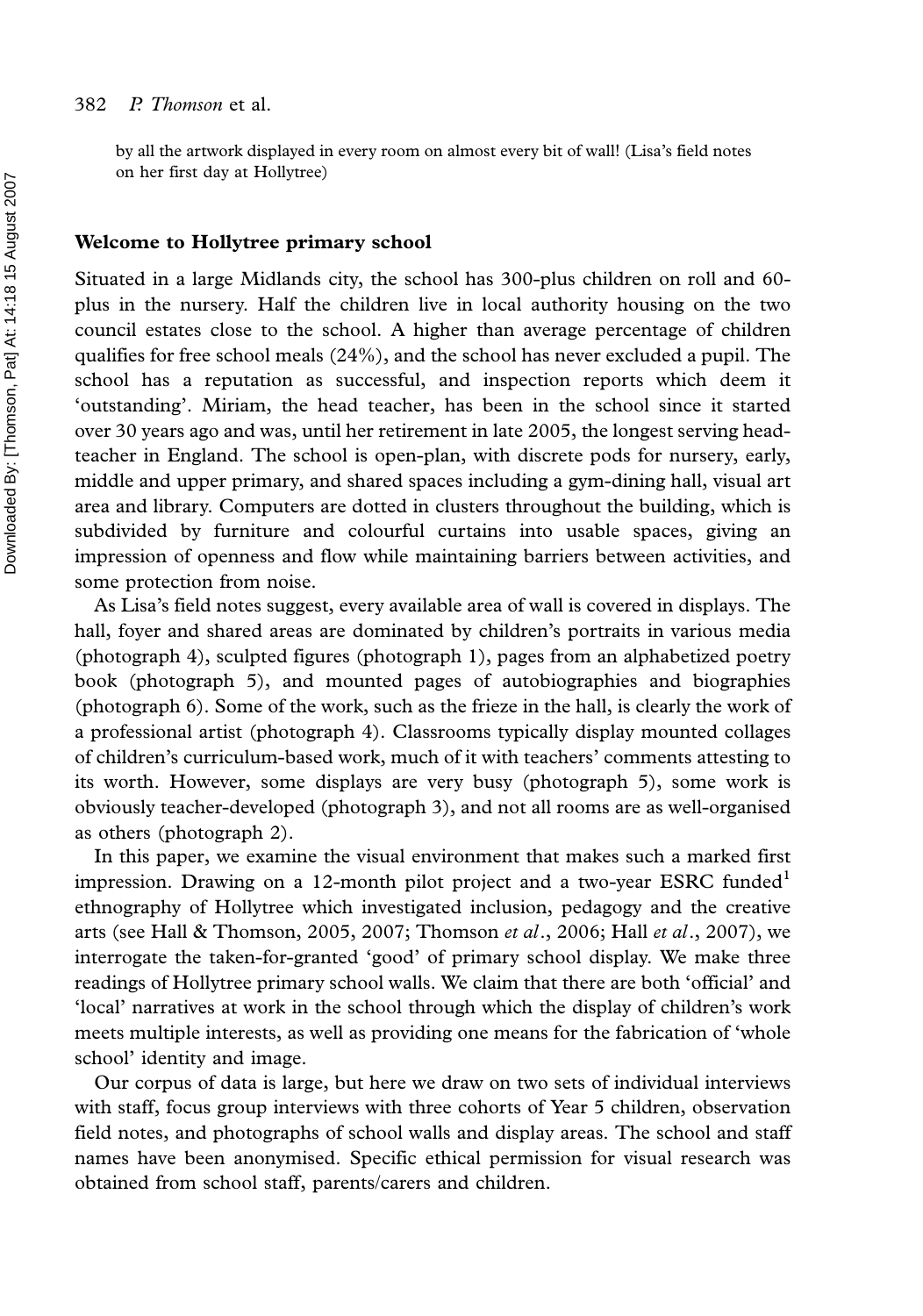

Photograph 1. School entrance: life size seated paper-mache figure holds changing records of school activities

We begin by discussing the orthodoxies of primary school display, and then move to our theoretical approach.

## A good primary school looks good

Many primary schools feature displays of children's work on walls, hanging from ceilings and adorning school prospectuses and websites. Display practices are actively promoted through official policy; the support materials for the English primary strategy, Excellence and Enjoyment (Department for Education and Skills (DfES), 2004, p. 56) state:

The physical environment has a significant influence on leaning. It gives children clear messages about how we value them and how we value their learning. It can be supportive of independent learning.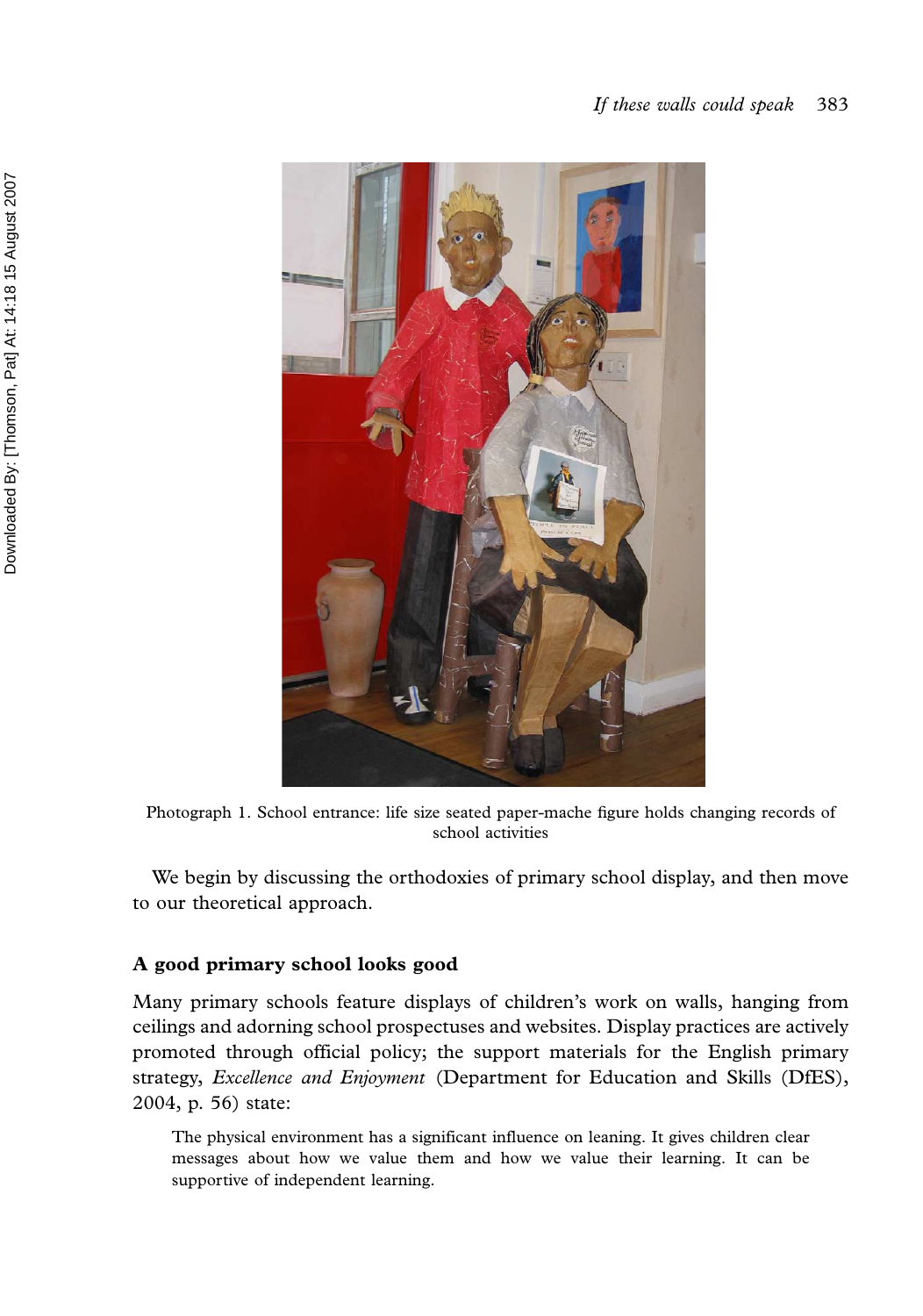According to Brighouse and Woods (1999), the conviction that a school's visual environment was important had its origins in the 1930s. A trio of leading HMIs gathered around them a 'group of primary practitioners who were deeply convinced that artistic expression represented a rich vein of children's talent which could be tapped early'. Their collective and persuasive influence led to 'generations of primary teachers who gave ample rein to artistic expression. Through their training and their practice they learnt the skills and techniques of good display' (p. 19). Such practices were not confined to British primary schools. They were strongly associated with the Froebel movement across Europe, but the artistic progressivism of British primary education was admired and emulated in many other parts of the world (Cunningham, 1988).

In words that show the slippage from an interest in children's visual art practice, deemed to be an 'authentic' expression of creativity (White, 2005), to the contemporary formulation of the utility of an aesthetic learning environment, Brighouse and Woods eulogise

It has therefore become the rule rather than the exception that the primary classroom and the school itself have become a visual delight, often obscure in its purpose; secondary colleagues and a wider public tend to use the perjorative term ''decoration''. Yet look beyond the camouflage of the primary school and you can see its skills. For example, the entrance foyer will illustrate various themes of the school curriculum of community activity ... the environment is planned to encourage the child to autonomous learning ... Sometimes in the best reception and infant classrooms, the whole room will be transformed with huge models into some strange and exhilarating exhibit which reinforces the children's learning from a visit. (Brighouse & Woods, 1999, pp. 19–20)

Alexander (2000) is less approving. Discussing the 'spatial and mural geographies' (p. 185) of English, Russian, US, French and Indian classrooms, he notes the peculiarly Englishness of 'display'.

In England what is placed in these spaces (between windows, doors, blackboards and furniture) is called "display". This word carries a peculiarly English charge—and an appropriate one in many classrooms—suggestive of ostentation, window dressing or peacockery ... In most of the English classrooms the walls were used very much as a showcase for children's (and teachers') finished work, and in this matter the word ''display'' fits the function, since high priority was attached to the quality of presentation, and work was rarely attached to the walls without first being mounted not just once but sometimes twice or thrice—a degree of material extravagance which would be neither conceivable or possible in India or Russia. (Alexander, 2000, p. 184)

This is a challenge to the notion that display of children's work, and a rich visual environment, is always purposeful and productive. Through the parenthesis '(and teachers)' and the focus on the ambiguity and unflattering connotations of 'peacockery', Alexander raises important questions about a taken-for-granted habit in many British primary schools. Could display possibly be as much a manifestation of teacher hubris as children's learning?

We consider this proposition and the more general question of possible meanings attached to display through an examination of the specifics of Hollytree primary. We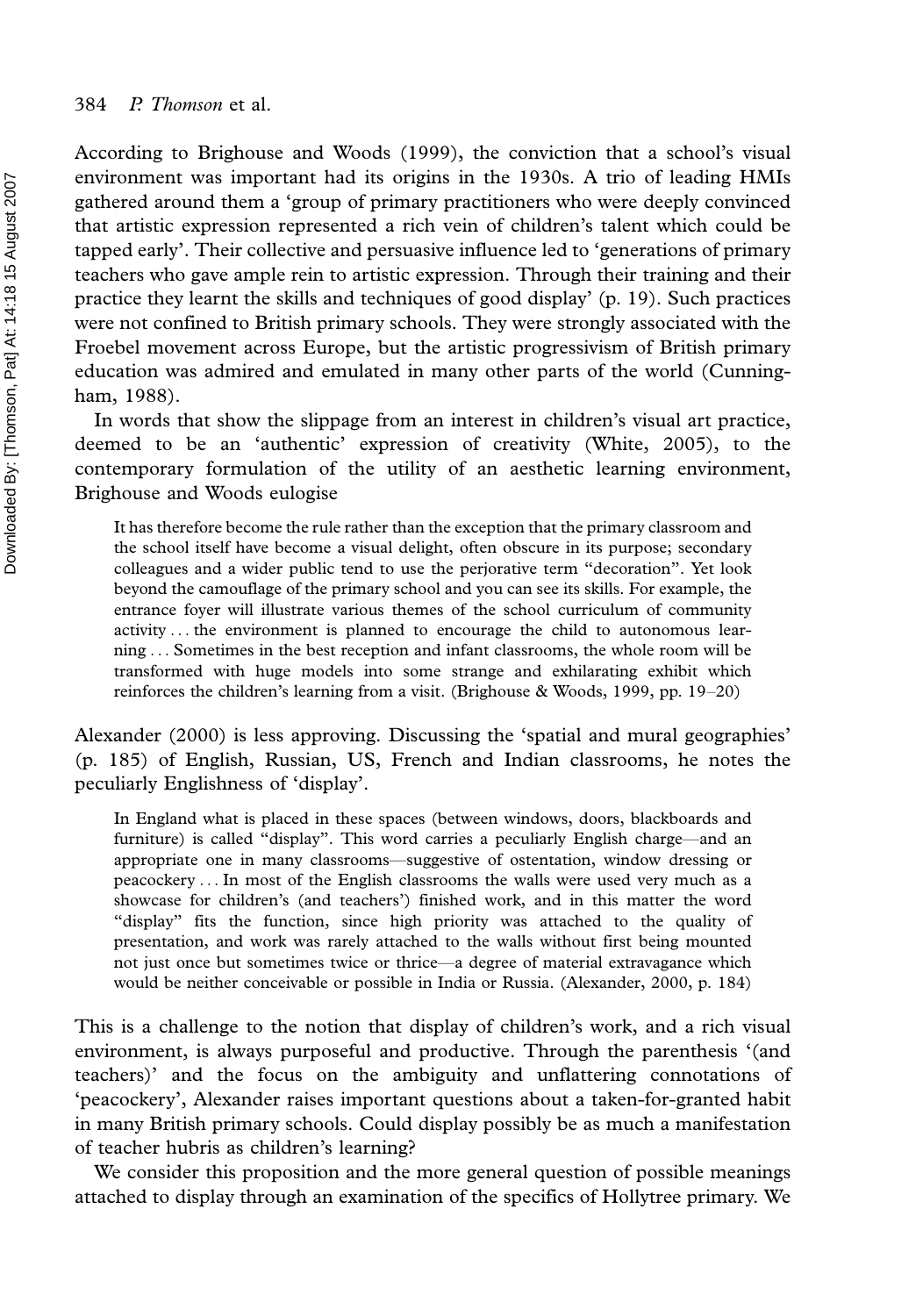take up the findings from Cunningham's (1988) history of progressivism, in which he argues that display is used as: the culmination of thematic curriculum projects; to give a good impression to visitors; as a means of communication between teachers, children and parents; to reward children; and to communicate a general philosophy of education. Our findings are congruent with these claims, but we did have one surprise, which we discuss in the final section of this article.

#### Reading walls: our approach

Our approach is informed by visual ethnographers (Prosser, 1999a; Pink, 2001; Rose, 2001) who suggest that the use of visual display in the built environment can be put into conversation with other ethnographic data (interviews, observations) in order to produce understandings about situated processes of making meaning. Ethnographic 'readings' of the visual environment can be seen, for example, in Veblen's 1912 work on the conspicuous show of artefacts as signifiers of status (Emmison & Smith, 2001, p. 116); Bourdieu's (1984) analysis of objects as markers of distinction; Rose's (2003, 2005) study of family photographs; Goss' (1993, 2004) work on the shopping mall; and Pink's (2004) study of the 'sensory home'. Similar approaches to 'reading' the built environment can also be seen in the semiotic analytic of multiliteracies/design researchers in education (Kress & Van Leeuwen, 1996; Kress et al., 2005).

We understand the walls of a school to constitute one aspect of its meaning-making system. They are a deliberate construction. Both thought and action are required to fill in Alexander's 'blank spaces' in the built environment. Prosser (1999b, p. 96) notes that what schools choose to 'present and allow themselves and processes of their schools to be represented' are important aspects of school culture. School culture is a vexed term, and is not one we can debate at length: our interpretation is that culture constitutes the semiotic practices in an institution, produced through local actions and interpretations of policies, and positioned by specific local histories, narratives, and combinations of people and communities. But because schools are not hermetically sealed off from the world, such meaning-making systems are always framed by broader social contexts and discourses. Prosser suggests that school representations can be examined for 'the message an image carries, the stereotypes which represent a particular culture, and the political processes inherent in communication' (Prosser, 1999b, p. 92).

School walls and the arts of primary display can thus be seen as a cumulative cultural text (c.f. Weber & Mitchell, 1995), but, as Mitchell (2005, p. 7) warns, the 'acts of textual use and inhabitation and acts of textual production and consumption cannot be separated neatly into functionally distinct categories, but should be understood as parts of the same system of meaning'. Our analysis is, therefore, holistic, and does not seek to atomise or partition specific aspects of the school displays in question.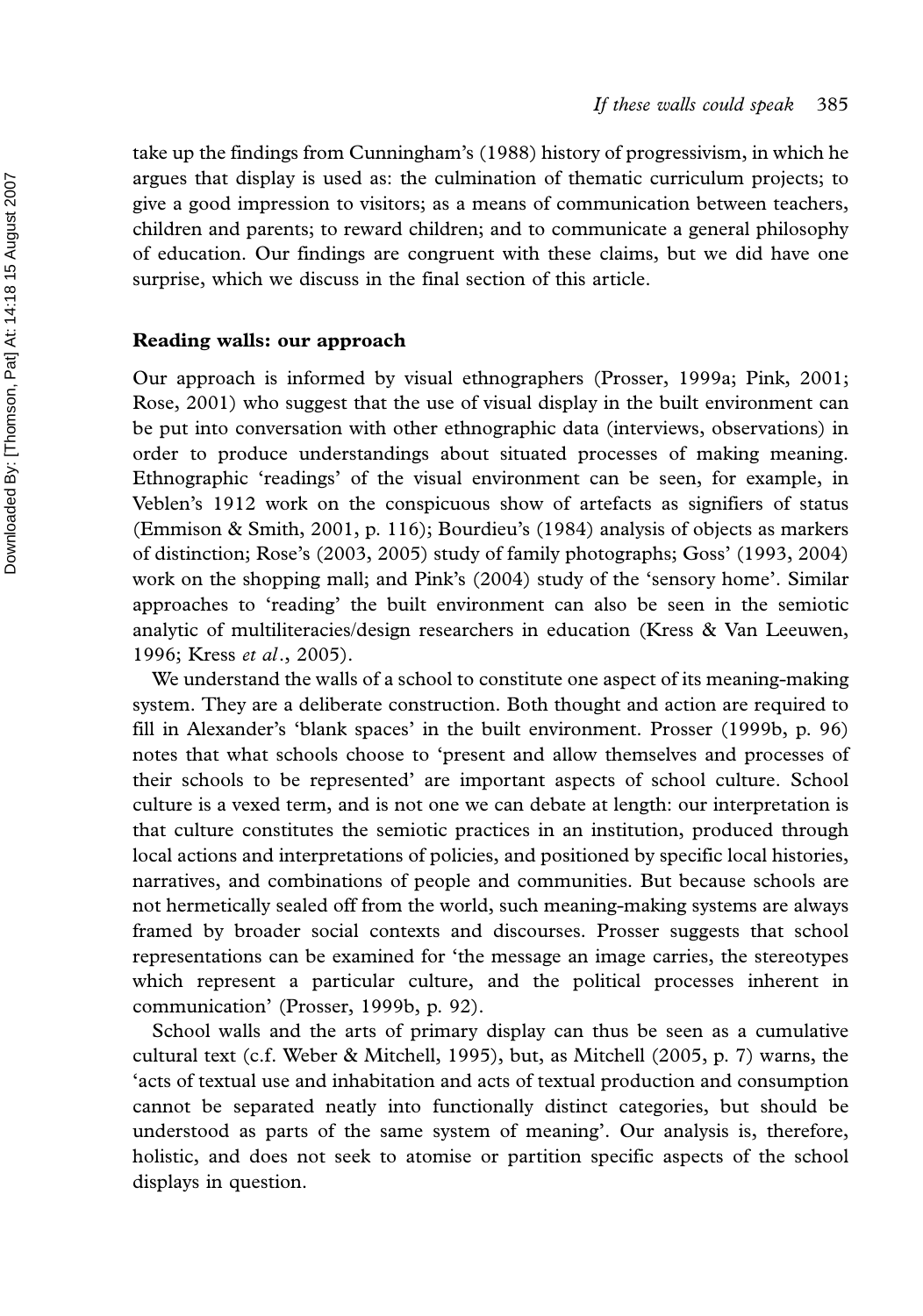#### 386 P. Thomson et al.

We read all of our interview data to see where and how school walls and school displays were discussed. We then categorised this data by asking key questions: what was being said about the school, everyday life within it, and what it meant to be a member of the school community. We next went to the visual records of the school and undertook a content analysis, asking what was being represented, where and for whom. Some of this data had also been collected in field notes, and we looked for times when we had observed explicit activity in relation to display. Summaries of these separate analyses have been brought together, and we now report the aggregated findings.

#### The art of display

Hollytree had a particular school culture which we call 'the Hollytree way'. This was built up over many years through Miriam's strong leadership, and through the actions of a core of committed staff who have been in the school for nearly as long as Miriam. The ethos of the school was strongly oriented by a sense of its own uniqueness, expressed as a narrative of its capacity to steer its own course through changing government policies. This involved, for example, an outright rejection of some initiatives, such as Literacy Hour, combined with close attention to the performance indicators that matter for continued autonomy—tests and inspections. The school staff placed high priority on 'caring', on 'safety and security', and on 'creativity' (c.f. Woods & Jeffrey, 1996; Woods & O'Shannessy, 2002). The official policy discourse of display appeared in the school inflected with a discourse of quality and standards.

#### Setting the standards for display

Miriam was one of the 'old school' primary heads whose training, as Brighouse and Woods (1999) suggest, included a sustained emphasis on the importance for learning of the aesthetic environment of the school, as well as a commitment to children's creative practices in the visual and performing arts. Miriam had a strong belief in display as both the means of exhibiting the school's long commitment to artistic endeavour and also creating a stimulating learning/working context. This was manifest in a requirement that all staff should receive in-service training in the Hollytree mode of display.

Every year two of my staff, a teaching assistant and a teacher who are particularly good at it, run a course. A morning's course, and they have our teacher trainees, our new TAs, any new teaching staff. And they do a whole morning's course with them. First of all showing them round the classrooms, showing them the sorts of displays that we do; giving them strategies for doing it. (Miriam transcript 1)

This in-service came about partly by accident.

... one or two of the new teachers had let the TAs do the displays and they were fine but straight away I thought ''Heck! This is not right''... they were stilted and they were not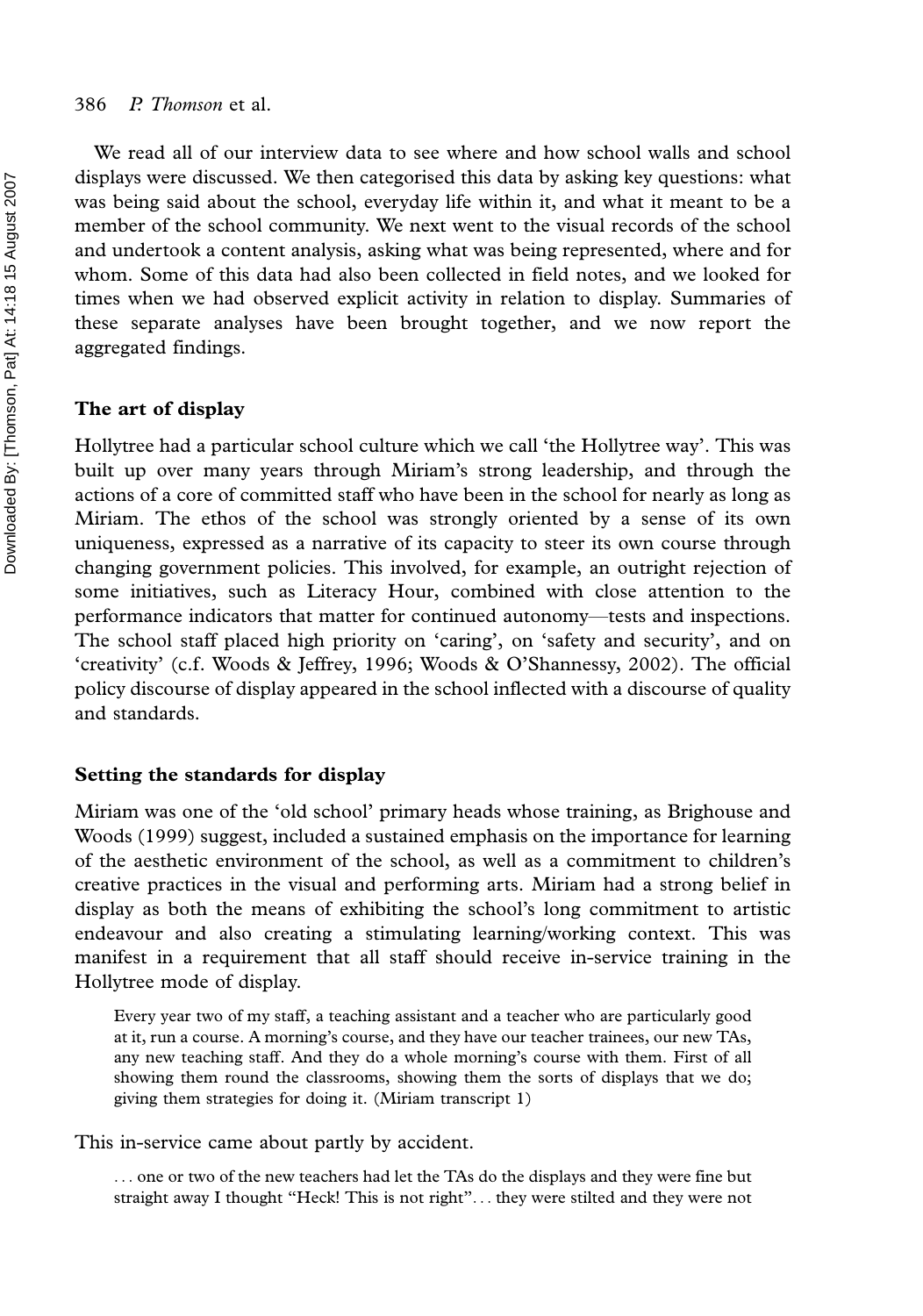stimulating and they were not backed properly and there was just not enough of them. There were just about half a dozen pictures on a display board with lots of space between. I said to my deputy ''These are fine for any other school but they are not good enough for us''. So we took then down and did them again ... that's when I decided to do the course. (Miriam 1)

Teachers were expected to maintain the 'quality' of display in their own rooms, but they could get help from TA Susan who also took a key role in managing the appearance of the shared areas of the school, including the front foyer and office area. Susan and Miriam worked closely together on display, but this was not a simple topdown relationship.

When I first came up to this area—because I used to work down at the little end - there wasn't even a display there. It was just white and I thought it was horrible. And I asked for display boards to be put up. (Susan 1)

Miriam put resources and time into display because she saw it as a pedagogic activity which teachers ought not to 'give away'. She argued, in words that echo official policy, that the learning environment should be both attractive and stimulating.

... we've never made the school look pretty just for prettiness sake. It's always had to have a purpose. I've always believed that the classroom environment should stimulate children and they should be able to go to it for information. (Miriam 1)

Because what is on the walls is available for children to use as a resource for learning, what goes up has to be selected with children's autonomous learning in mind, and it has to be 'suitable'.

So it's got to be informative. It's got to be of real quality. ... so that children can go and get information from it ... if it's going to be word processed then it's got to be accurate because word processing gives children the idea that this is ... a book. ... Either that or you put the correct version underneath so that whoever's looking at it realizes that because children will use it as a resource. (Miriam 1)

Teachers, however, did not use this argument in interview. Our field notes and photographs show that teachers displayed diagrams, charts and labels (on just about everything in some classrooms), which assumed that children would learn from them through everyday use and exposure. Nevertheless, none of them discussed display in terms of a learning resource, and we observed only one instance in the art room where this was the case.

A has drawn a flower, Dorothy looks at it and suggests she look at the sunflowers on the display on the wall behind her, A does this and finishes up with a much more realistic sunflower that has more detail. When she shows it, Dorothy says, ''Much better!'' (Lisa's field notes)

Children told us that classroom activities were strongly teacher directed. Despite its rhetoric of autonomy from national policy, Hollytree is no exception to contemporary, performative pedagogic routines (see Hall *et al.*, 2007 for further analysis).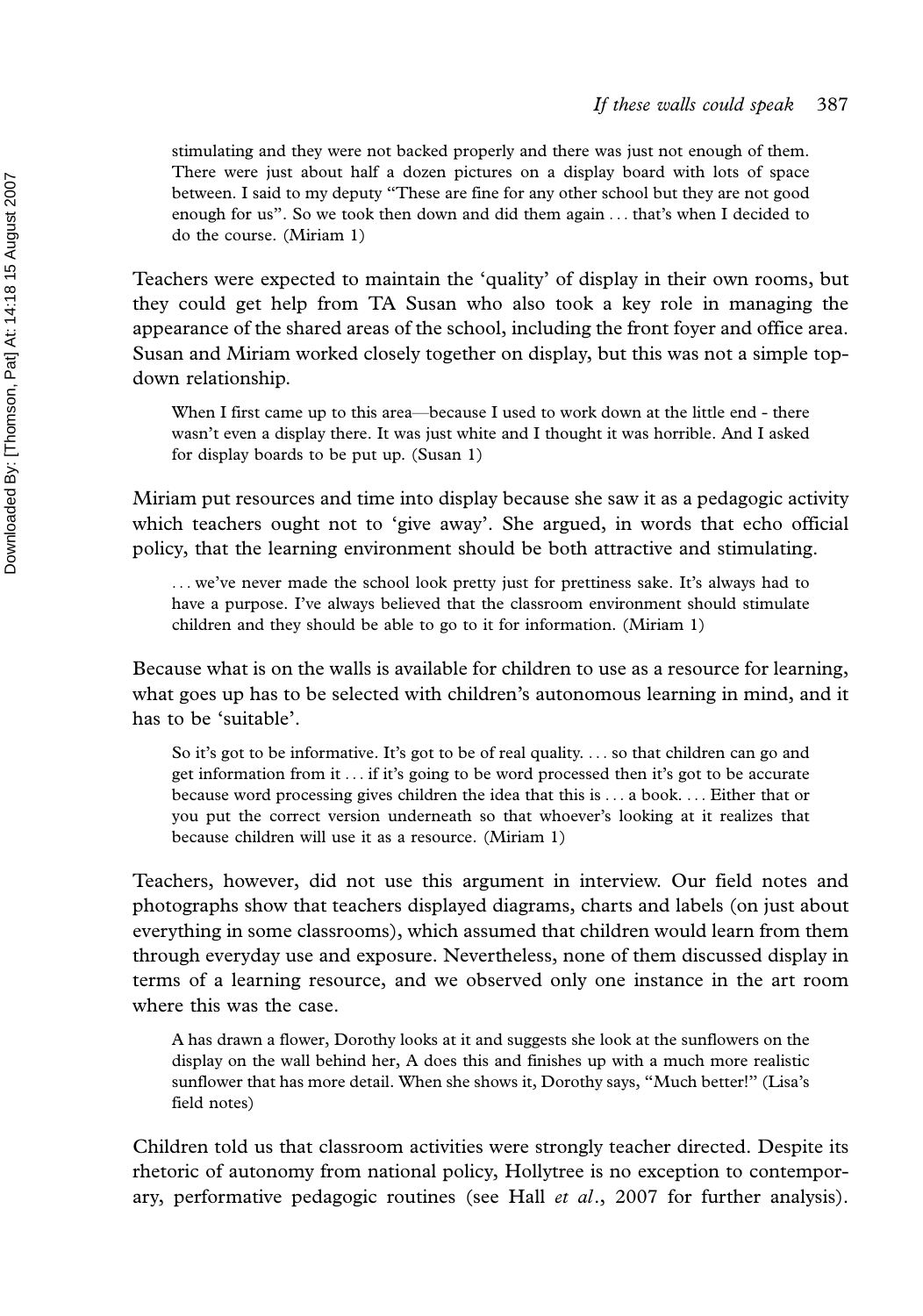

Photograph 2. Classroom display in preparation: despite inservice, not all displays are neat and tidy

Given the tight requirements of the national curriculum and the press for coverage of material, it may well be that there is neither the time nor pedagogical space in the current educational configuration for the stated policy aims of autonomous learning, supported by display, to occur.

However, the children may have used the displays more if they had input into their design, construction and upkeep—which they did not.<sup>2</sup>

Miriam also regarded a pleasing environment as important in its own right, and one that was particularly necessary for children who come from large council estates.

... I've always put a lot of emphasis on classrooms looking the sort of places that children would want to walk into. ... I've always believed in providing children with an attractive place in which to work. Never more so than when I was down in [school I started at] because the children came from the most appalling houses. And I used to say to my staff, ''This is the nicest place that these children ever go to. The quality that we give these children has to be the best, more than any other children because this is the only place that they will see it''. So that is where the idea really bedded down that we have to give children the best not just on the academic side but everything around them. And I still think it's the same for these children. (Miriam 1)

Miriam's attitude might be seen as middle class, with strongly deficit views of working class taste. On the other hand, her views could equally be based in a strong critique of the ways in which council housing has been cheaply and badly constructed, and inner-city communities designed very differently from more middle class areas. We suspect that both have some resonance. Miriam's commitment was certainly to spending public money in her school to provide at least the equivalent of the facilities and environment enjoyed by more middle class pupils. She could control that, even if she had no sway over what happened in the larger neighbourhood.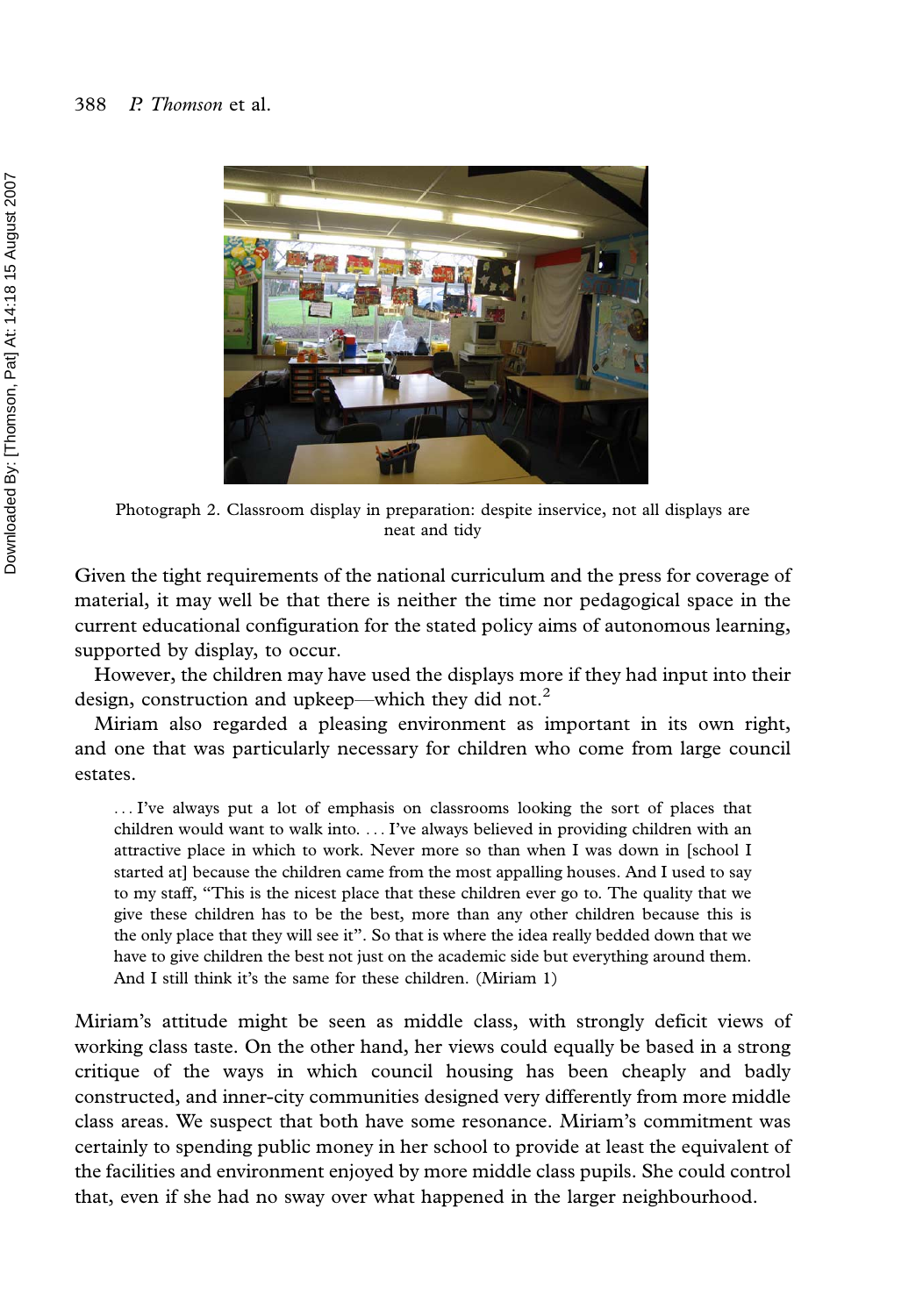

Photograph 3. Classroom teacher as Spanish display

And the children concurred. Contrary to the growing view among primary teachers that children prefer bare and minimalist environments in calming colours with no distractions, $3$  one group of children told us

You'd just come to school and think I wish we had art and you'd just look around and it'd be like all black and greys and whites and you'd just think, we need colour! But luckily we've like come into a school when we've been little that's already got nice colours. (Cohort 1: group interview 3)

And staff agreed that coming to work in a pleasant environment is important, not just for the children, but also for them. There certainly seemed in Hollytree to be an agreed narrative about the importance of a stimulating environment, even if there was less articulation and obvious demonstration that what was put up on the walls was an independent learning resource.

## Being 'on display'

We now turn to Hollytree notions of 'quality' and 'standards' of display and follow Cunningham's (1988) pointers that displays are normative. We suggest that at Hollytree they were integral to construction of meanings of good work, the good student, good teaching and the good school.

The notion of 'good', be it work, teaching or the school, is not fixed. There are various views of what makes a good school and what constitutes good teaching. Moore (2004) identifies three discourses about teachers dominant in the UK context—that of the charismatic subject, the competent craftsperson and the reflective practitioner\*/and a decided pragmatic turn necessary for coping and surviving in the current policy climate. He also suggests that various 'good schools' can be identified; for example, through their strong discipline and uniform, their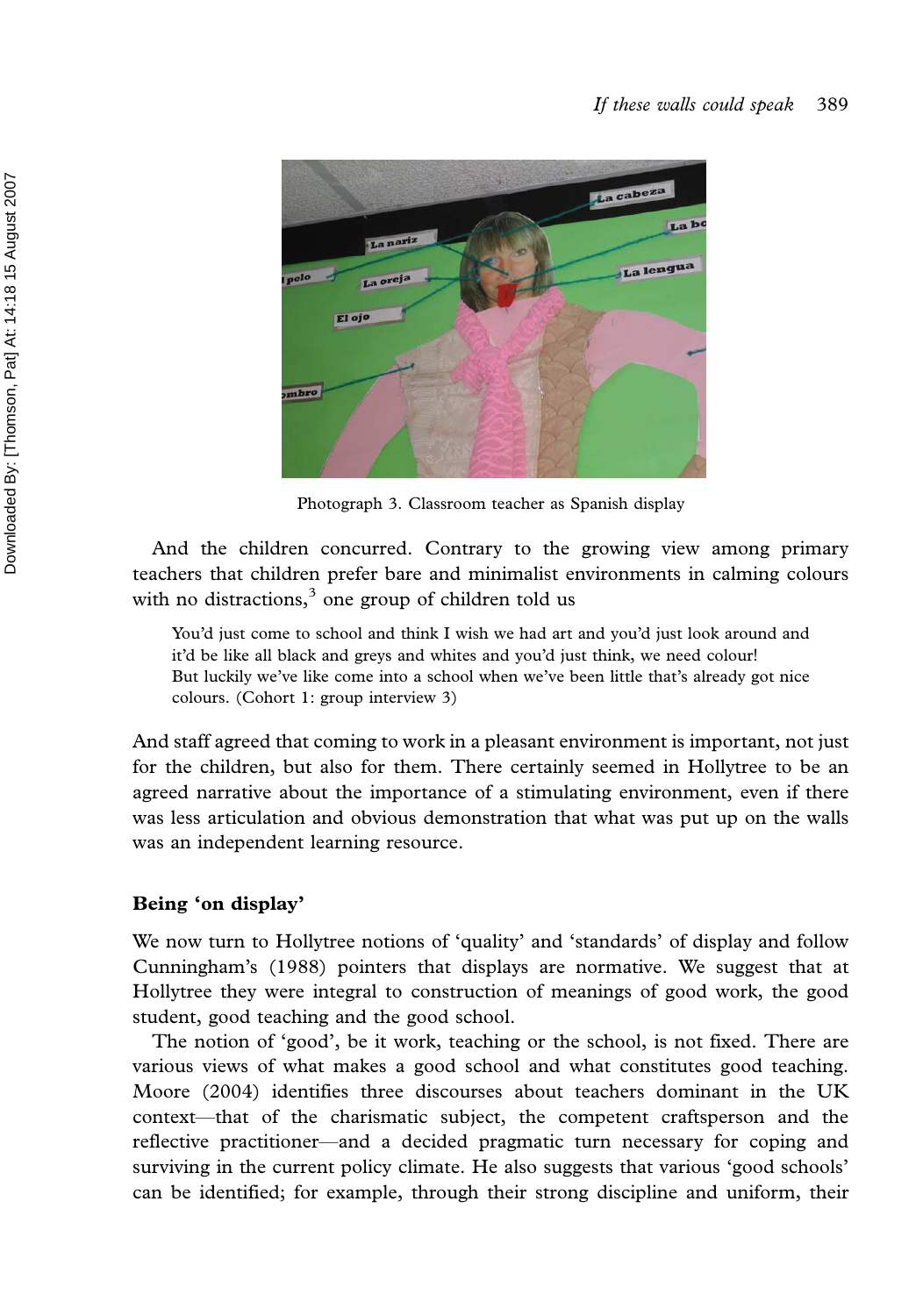emphasis on 'creativity, independent thinking and self expression' or by their ethnic composition (p. 35). We suggest, in concert with Prosser (1999b), that these distinctive cultures have visual manifestations/representations.

Hollytree prided itself on its creativity and child centeredness, its positive relations with parents/carers, and its caring and inclusive practices. Something of how this counts as 'good' and how this (re)produces particular school practices *can* be seen through looking at displays. We begin with 'good work'.

#### Good work

Miriam required work on display to be written in technically correct English. Even when work with spelling mistakes was on show, errors were corrected by the teacher. But it was not only inaccurate or sloppy work that was unacceptable for display. TA Susan recounted an instance of another kind of unacceptable work.

She had written something about me in it that wasn't appropriate: something like I wasn't her favorite person. She'd also said that she hated something—hated art or hated her picture ... I showed it to her class teacher and said that I didn't think it was appropriate to be put up on a wall. So I told her (student) to go away and have another think ... I was cross at the time. (Susan 2)

Good work thus had to have acceptable content. It must not be rude or hurtful to other people, nor critical of school activities or policy.

We found similar examples at Hollytree of adult steerage of children's ideas in the creative arts activities we were observing: for example, in the construction of self portraits destined for public exhibition, where one boy was not allowed to represent himself as a violent fantasy hero, and in a writing project, in which children's stories about a fictitious neighbourhood were not published because they focused too much on gritty subjects and black humour (Thomson et  $al.$ , 2006). These arts activities were not framed by national curriculum guidelines: the staff therefore had to draw boundaries around what could and could not be put into the public arena.

We suggest that at Hollytree, display supported 'good work' that was both technically and morally correct, in that it did not violate the school code of 'niceness', equated with an aspect of 'caring'.

#### The good student

Good work was put on display as a 'reward', according to Miriam and some of the teachers. One teacher suggested that work was displayed because it 'should have a wider audience' (tr5:1), that is, others should be able to appreciate the child's efforts. We observed staff using the fact that a piece of work was on display to convince the child or a parent that this meant that the pupil was 'good' at science/art/writing. This helped 'the self esteem of the children, feeling proud about themselves'  $(Tr2:2)$  another aspect of 'caring', the concern for individual children's self concept.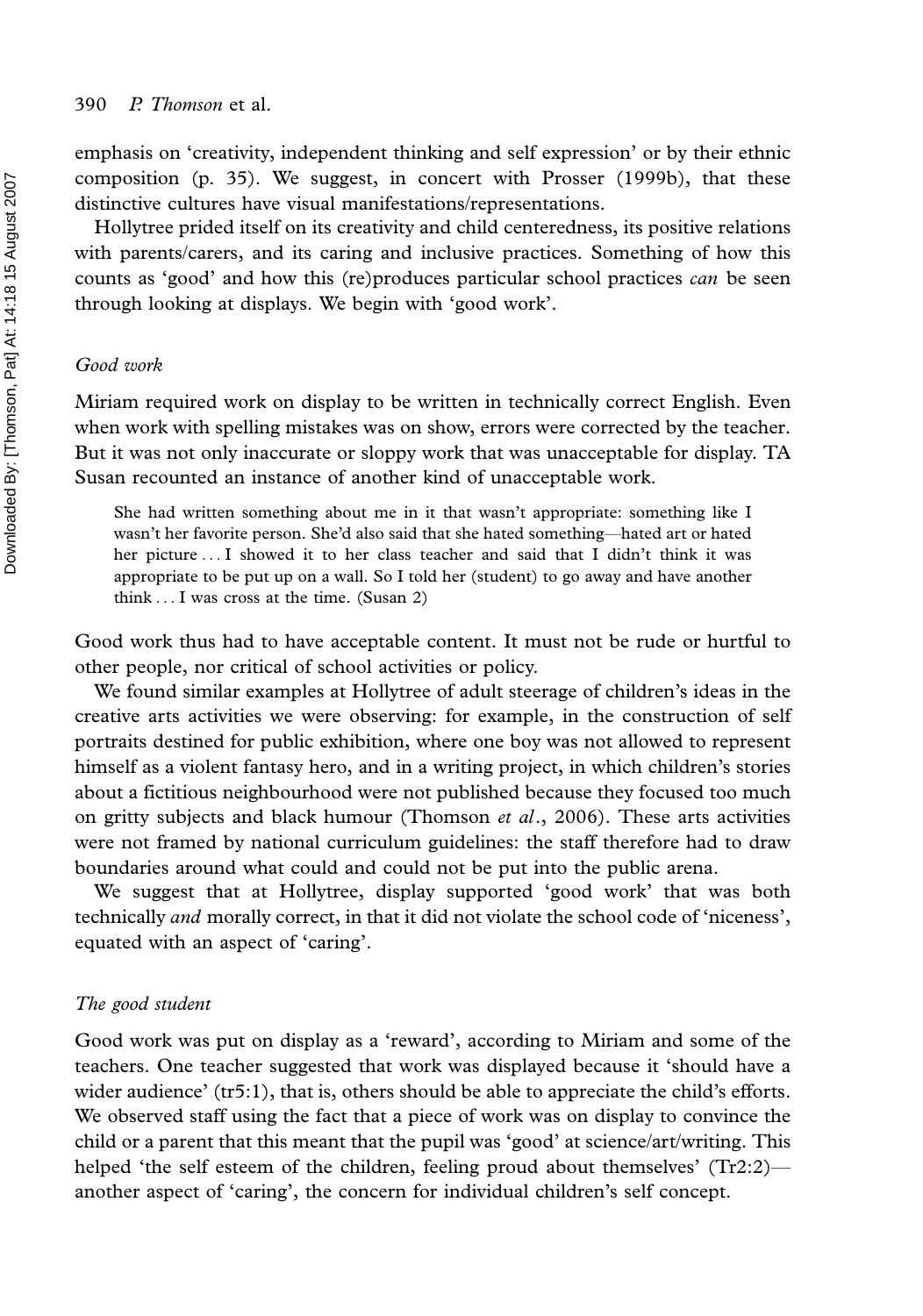

Photograph 4. The hall with artist designed frieze and children's self portraits

Good work-display-view-approval-feel good constituted a cycle which was assumed to produce more good work: students would want to continue to get their work displayed, and to be seen as 'good workers'. Students whose work was not on the wall could also see what was required and the applause it brought, and aspire to do/feel the same.

Displays thus gave children something to aim for. They were not only a marker of school approval, an extrinsic reward, but simultaneously a demonstration of the kind of work children needed to emulate, and against which they could be compared and judged. Our observation was that children did equate work on view with both approval and with them being 'good students', but we are not sure whether they understood this competitively, that is that having work on display meant they were 'better' than their peers.

Children also knew that there were standards higher than those of the school.

At first I didn't know it (painting) was going to a gallery, I thought it would just hang on the school wall, but ... I tried my best then (when I knew). (Group interview 3)

Perhaps for some children, so much work was on the walls that it was neither as much of a reward or standard-mark as staff hoped.

And, while all children were able to exhibit the results of their participation in the arts and extra curricular activities, the artefacts that emanated from mainstream curriculum were carefully selected to present 'the best'. The physical co-locations of out-of-class and classroom visual displays in public shared spaces made equivalences between the kinds of creativity and child-centeredness of arts programmes and field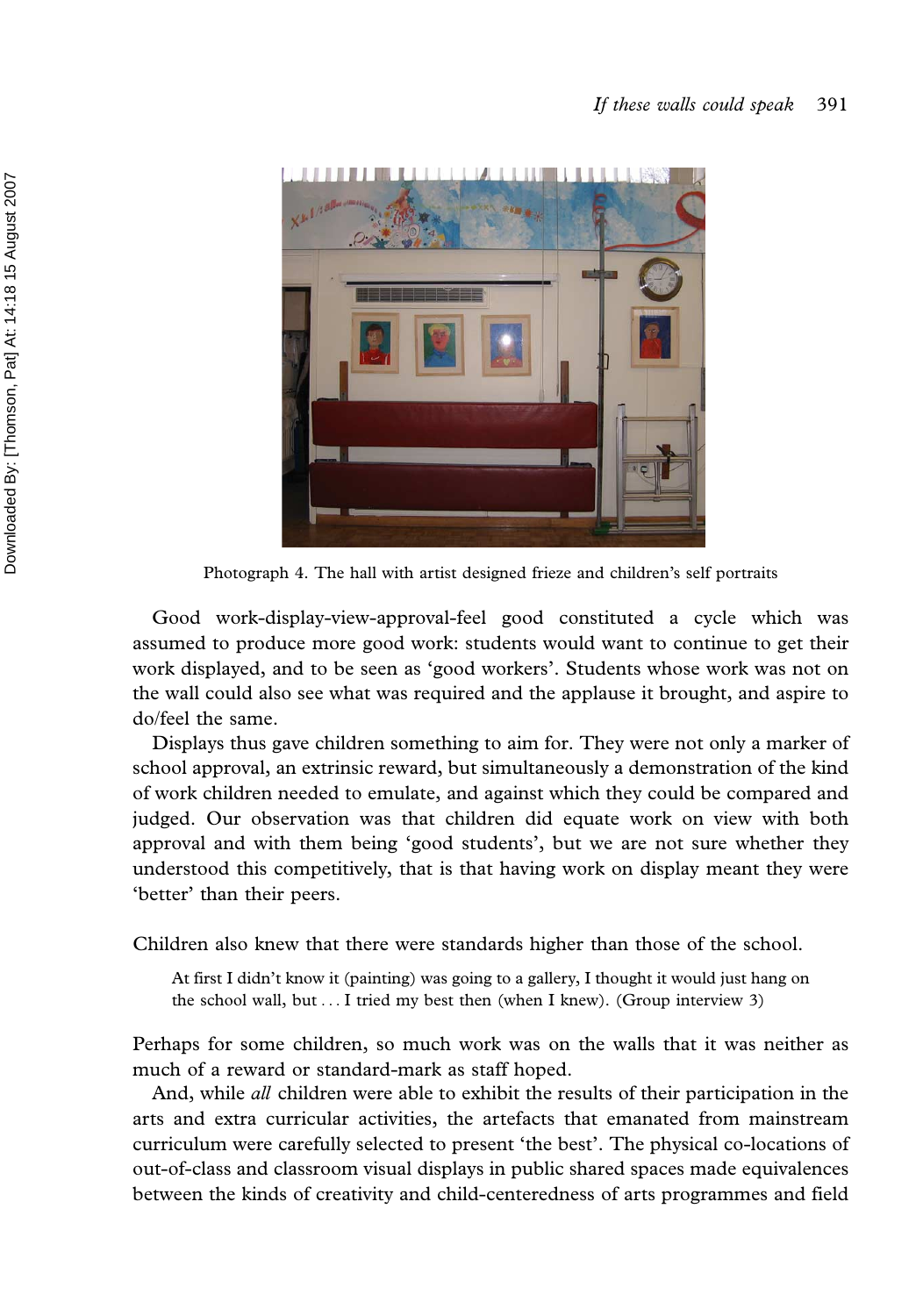trips, with work in the mainstream curriculum. The displays thus gave an impression of comprehensive inclusiveness and 'goodness' which was actually not the case across the school.

#### Good teaching

The notion of good work/good students also had a payoff for teachers. Mounting displays of students' work was one way to show good teaching in action.

Serena, a part time teacher, told us that 'everything I do each week when I come is actually used somewhere or other' (Serena 2). The public display of her work with children was a reward, showing tangible recognition of her efforts. TA Susan shared this feeling, saying 'If I've done something with them that I'm really pleased with then I want to put it up' (Susan 1). Both Susan and Serena were lower in the school hierarchy than full-time teachers and approval and praise were possibly read as statements that they too were capable of helping children produce good work, despite their lower positions in the school.

Throughout staff conversations about displays there was ongoing reference to visibility and scrutiny. There was an explicit recognition of 'the gaze' exercised by Miriam, peers and other visitors. TA Susan was refreshingly frank about this:

I explain to new members of staff how we do display and why ... Because people coming into your classroom only have about ten minutes to decide how good you are and although it's very unfair to judge you by your displays—but that's what happens. If you've got masses of work that is attractive and well presented then they do go away with a positive image of you as a teacher. (Susan 1)

Here, just as the student with the work on display is a good student, the teacher with the good display was a good teacher. Serena told us that display inservice also helped the sharing of good practice around the school.

We recently did a display, Susan and I for new members of staff, and... we gave them half an hour to walk around the school and go and look in people's room, because that's one of things even as a teacher you are so busy that you don't actually go and see what's going on in different places. (Serena 2)

Ensuring positive first impressions was also enacted through management behaviours. Primary leadership now includes routinely surveilling classrooms to ensure that they are orderly and attractive. This is taken to equate with a well organized teacher and routinised classroom (c.f. Yellop, 2006). Miriam, for example, conducted a regular morning inspection of all rooms, and would require action if things were not to her liking.

The displays thus had a disciplinary function. They regulated the work of children, TAs and teachers who were literally surrounded by normative expectations of good teaching and learning.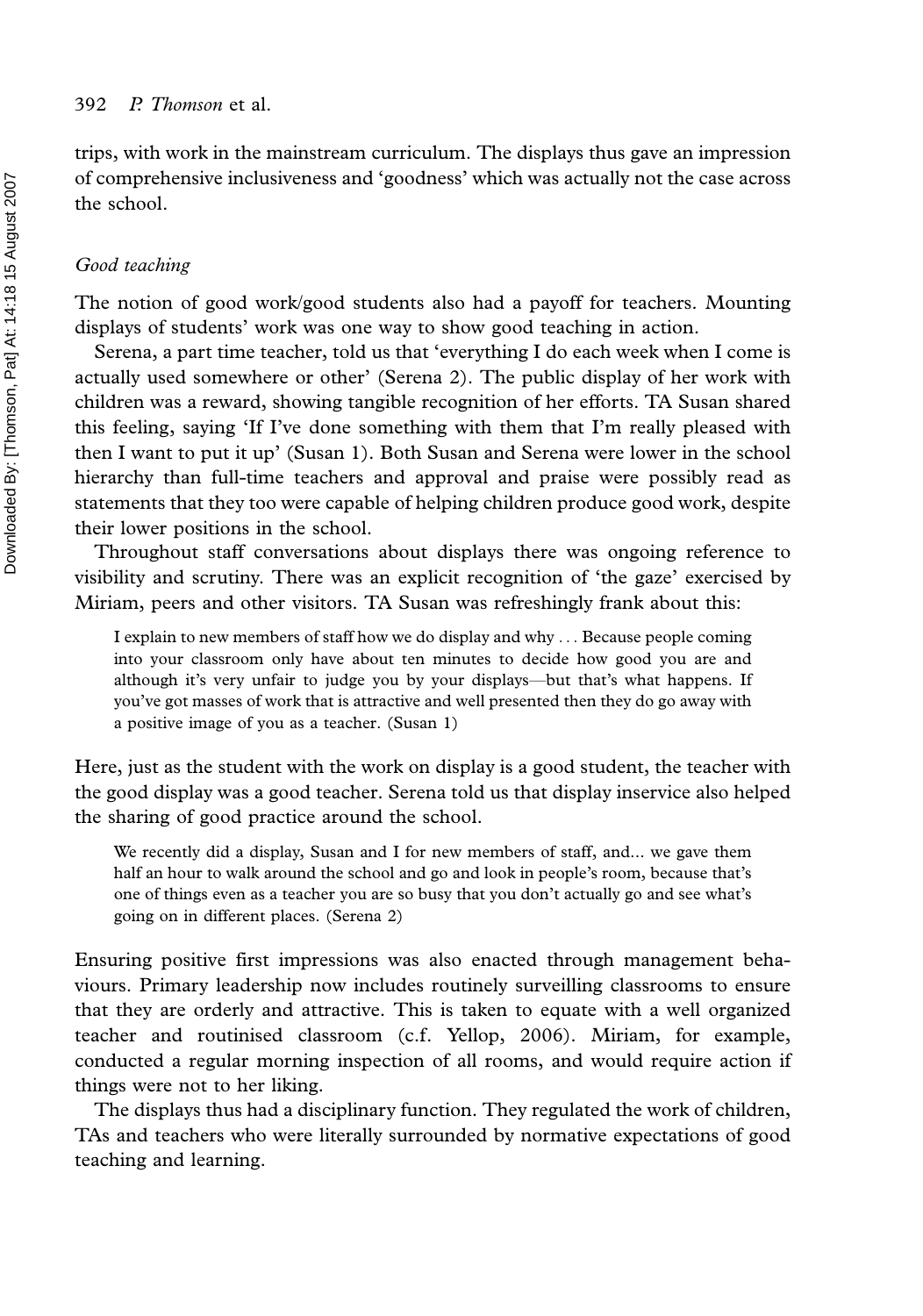I do put a lot of thought into my displays and I like them to be of a certain standard because I know if I am doing display courses then people are expecting mine to be a good example. (Susan 1)

Imagining the response of viewers to displays produced the desire to do displays that are up to the standards made explicit in the staff inservice. The walls mediated between outside gaze and internal self-regulation.<sup>4</sup>

We also suspect that at Hollytree displays had a reassuring quality. At the end of a hard day, when things had not gone as planned, the displays may well have served as a comforting memory that the class was capable of good work at some time—the evidence was there for all to see, and must mean that generally teaching was good!

#### The good school

Notions of the good school permeated most Hollytree conversations about display.

It is not simply students and staff who are on show in school displays, but the school itself. As Kershner and Pointon (2000, p. 66) indicate 'display has potential significance for both *representing* and influencing learning' (our emphasis). It is clear from field notes that Miriam used the school's visual display as a sign to visitors and parents, prospective and enrolled, that they were seeing a good school.

The school has a busy day today; there are three to four Spanish students wandering around speaking Spanish to each other and the Spanish equivalent of David Blunkett<sup>5</sup> was to arrive ... there are a group of women coming from Birmingham to see the school's outdoor classroom. Miriam has asked Susan to do a Spanish display before their arrival, so she is frantically trying to cut pieces of paper and attach them to pictures. ... during which point the visitors enter our area. The Spanish education secretary of state and some other men dressed in black suits are being shown round by Miriam. They all look round at the art work and seem impressed, as they nod their heads, Miriam introduces Dorothy, Susan and I to them, she introduces Susan and Dorothy as the people responsible for the art displays around them ... She states, ''I firmly believe that children need a varied curriculum, not just maths, science and English'', and she shows them the Hollytree book, one man turns a few pages to look. Miriam explains that this goes against much of what the current government is saying, and the Spanish

men seem a little astonished by this ... Miriam comes through the doors showing more visitors around. ... The women praise the art displays ... Miriam explains that it is mostly down to Dorothy and Susan. She explains how she feels the school has progressed their arts projects; from the selfportraits they can see exhibited on the wall they have ''progressed'' onto a whole school profile. She explains that she saw the nursery being very creative and didn't feel as though that creativity was following through to the older years and so she wanted to do something about it and this (as she swings her arms round to show the wall displays) is the result. (Lisa's field notes)

In this tour of the school, Hollytree and Miriam's leadership were on show. Miriam attributed accomplishment where it was due, showing she was not the kind of head to take credit for other's work, but of course it was she who encouraged and supported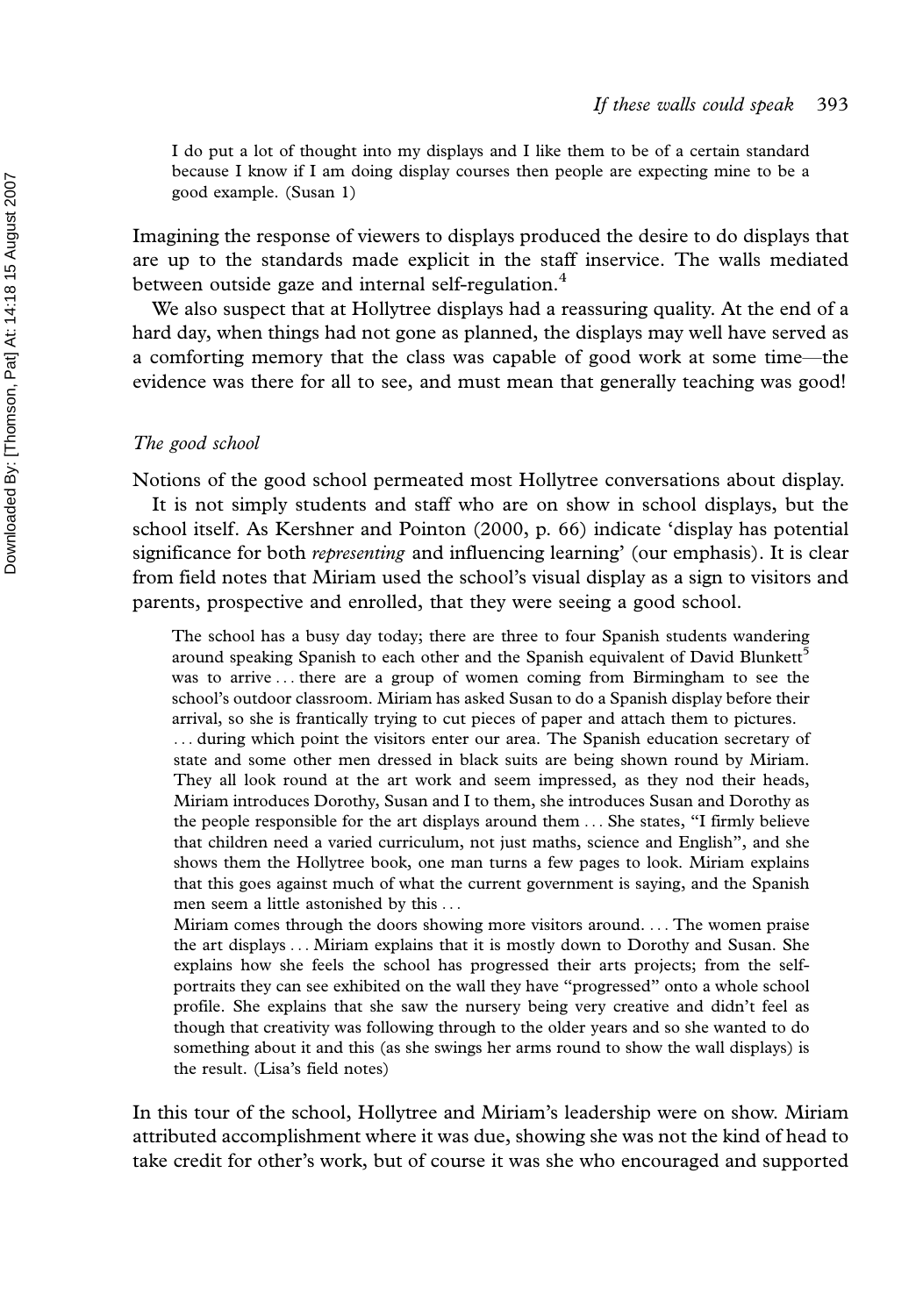

Photograph 5. Front foyer: seats area for visitors  $-$  view through to small group work area

Dorothy and Susan. She suggested that it was through her actions, her concern to spread good work from the nursery through the school, that the school now looked as it did. Through the displays, Miriam identified herself with the materialities of the school; she, her leadership and it were made one through the medium of school display (c.f. Thomson, 2004).

Having the appearance of a successful and productive school was important for Miriam and for Hollytree. 'Image management' is part and parcel of the entrepreneurial activity exercised through bidding for awards, grants and special projects, and also has a 'market' function (see Whitty et al., 1998; Gorard et al., 2003). The council estate in which Hollytree was situated is declining in population, and there was increased competition for enrolment. Hollytree recruited a number of middle class children from outside the area on the basis of its reputation, and this may come to be increasingly important to its viability. Being able to 'show' the learning that children do in ways that are attractive to middle class parents was important. Children's art practice was harnessed to this agenda, since the presence of large amounts of 'creative' work was testament to the nature of the 'good school' on show.

There was, therefore, a kind of 'performativity' (Lyotard, 1984) embedded in display practice. It is noteworthy that one of the first things that new Heads in failing schools do is to attend to the appearance of the school (see Hampton & Jones, 2000; Winkley, 2002; Stubbs, 2003). This not only makes everyone inside feel better about themselves, but also sends powerful messages about change, control and good performance to those who are watching. Hollytree was/is not a failing school, quite the reverse, but it too must always be shown in the best light because, in reality, it was continually under scrutiny of one sort or another. Like all Heads, Miriam constantly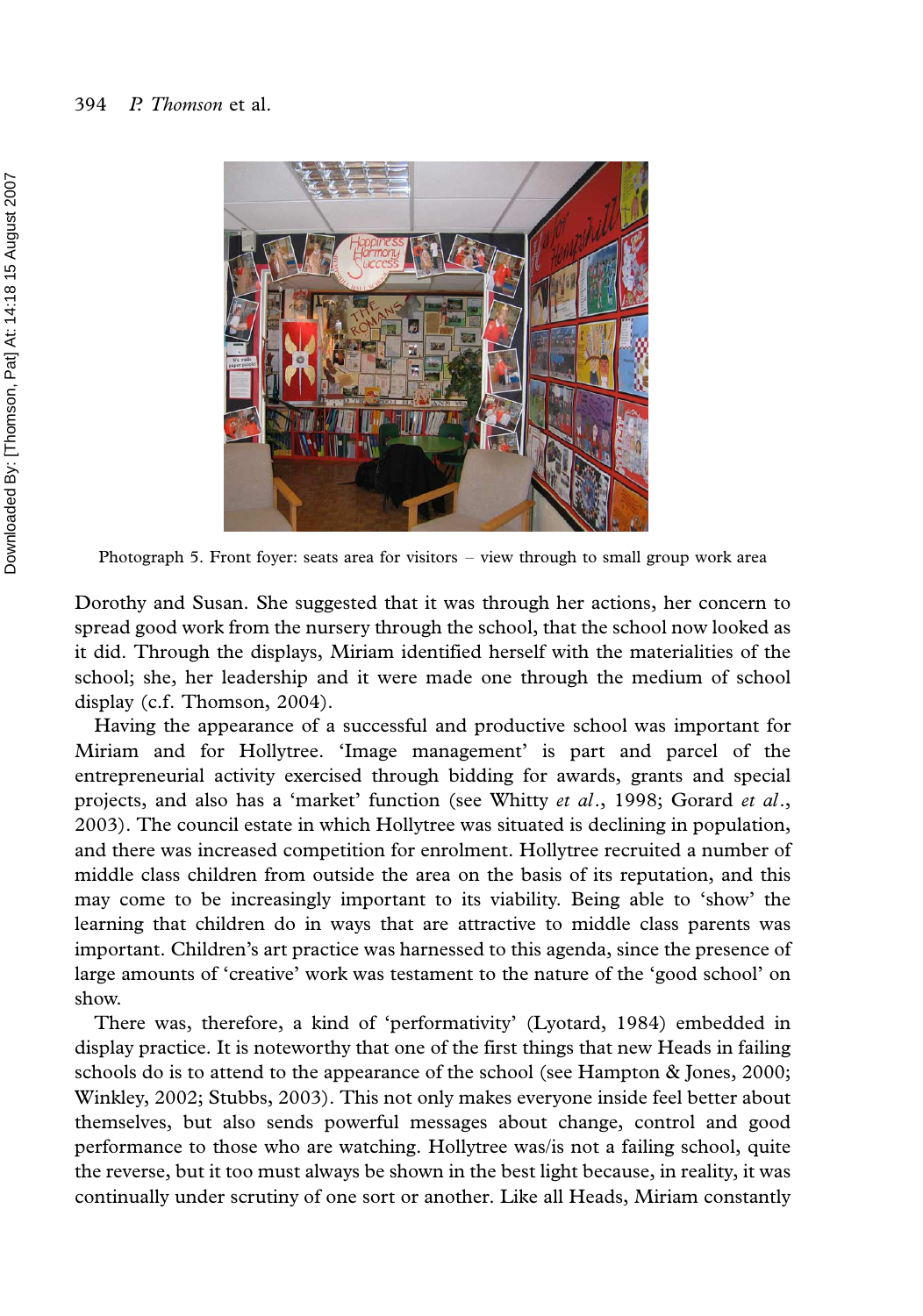exercised control of the physical environment, since it was the focus of multiple judgments about success, viability and performance (see Ball, 1998; Gleeson & Husbands, 2001). Display thus played a very important role in the ongoing life of the school.

But there was also, as Lisa's field notes suggest, an internal function for display. It was, in Miriam's words, about creating a 'whole school' profile, and a whole school entity.

#### Display and everyday life

While the connection with norms of 'good behaviour' are perhaps to be expected, our analysis of Hollytree displays revealed two aspects of the school culture which surprised us. The first relates to what we might call, after LeFebvre (2004), the 'rhythm' of school, and the second to the cumulative nature of the display text.

#### Display and rhythm

LeFebvre argues that the taken-for-granted temporal patterns of everyday life discipline and regulate, and provide safety, security and comfort. They are interwoven with specific uses of space, and form part of the cultural architecture that constructs our lives. Schools are highly routinised places, with well defined rhythms provided by patterns of holidays, beginning and closing times, dinner time, and scheduled lessons. Classrooms too have their own rhythms which are pedagogically produced through patterns of teacher instruction and individual and whole class work.

Hollytree was no exception. Displays were folded into and became part of the mechanism for maintaining school rhythms and the Hollytree way.

Every September we do a whole school project for a month ... we decide in July ... this time it was going to be Biographies, Autobiographies, Portraits. So the main areas of the school now, from the nursery right through to year 6, there is this whole project based on real portraits ... We have four NQTs (newly qualified teachers) at the moment, and it gives them a focus for the first month. They don't have to worry about the national curriculum or anything ... then we have the (local holiday) inservice day and we decide who's going to have which areas (for display), either lower, middle or upper, nursery are going to have different display area and together we display it, we decide on the backing paper, the colours. (Serena 2)

In this anecdote, we see an annual pattern of school activity in which there is collective decision making, individual action with classes on a shared theme, and then a collective activity of recording via display. This cycle brought staff together as one, with a single focus. The unity of the school was emphasized through the use of uniform materials, colours and genres of display.

The cycle provided the means through which new staff were enculturated into safe ways of leaving the national curriculum, the rules of joint activity and the pattern of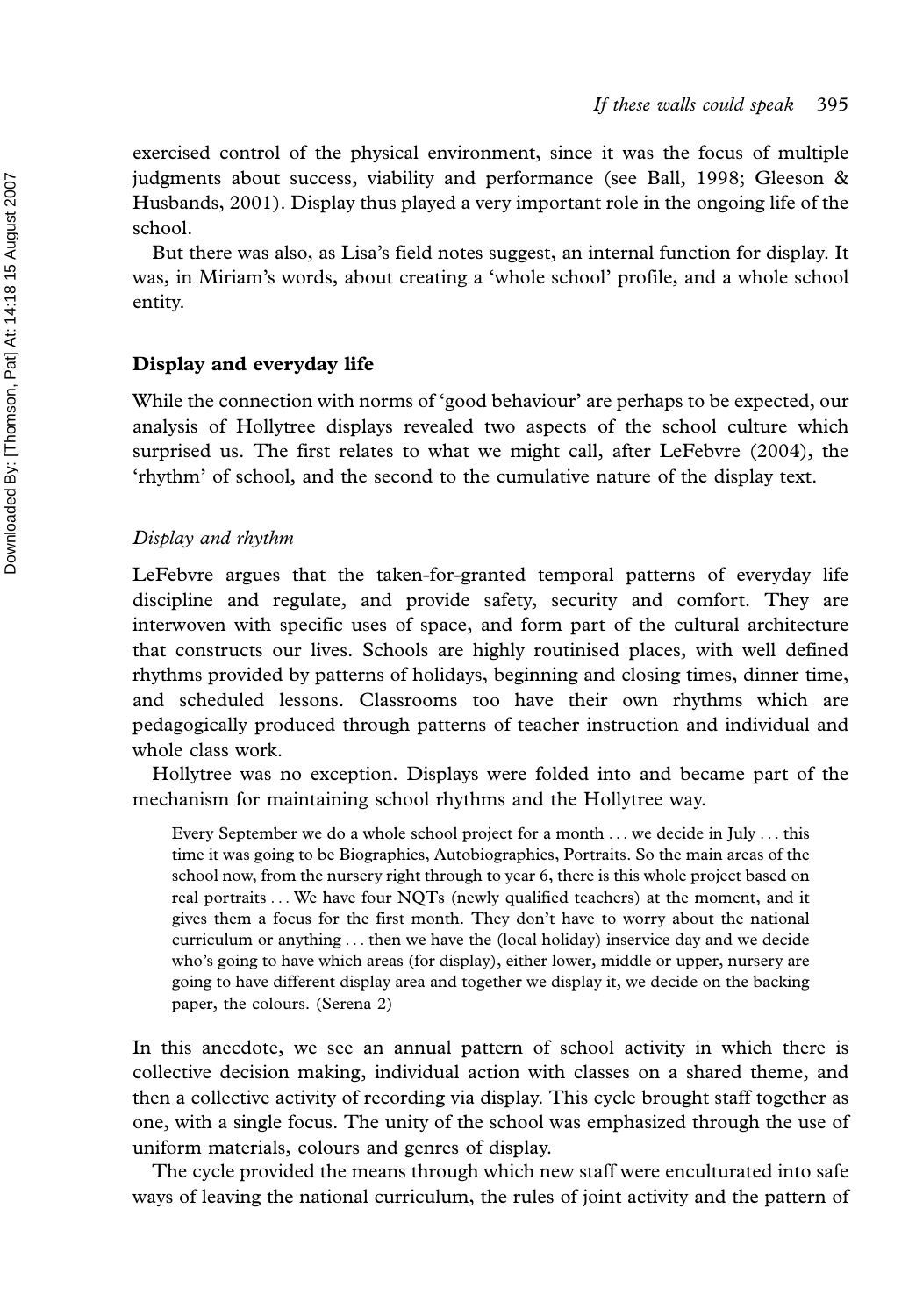

Photograph 6. Part of the autobiographies and biographies display

the school year. The display of this joint activity symbolised the school as a unit working for common aims, it both represented and brought into being 'we are one school'.

Just as Cunningham (1988) suggests, we also saw display used in classrooms as the culmination of curriculum activities, but this consolidation had a rhythmic character.

We did Plants last half term and they had someone come in and we had this huge banner too on our display. They had to find plants and they cut them out of felt and fabric and they sewed them all on. They loved it. And when they were writing their reports,<sup>6</sup> lots of them mentioned this as something they really like doing. They don't get to do it that often because it's so hard to try and fit it in because it's so time consuming ...

This thematic display was arrhythmic, a disruption to the normal beat of national curriculum assignments, tests and other book-work. As such, it became something memorable, and was made equivalent to the extra-curricular and enrichment activities which formed so much of the visual display in the school and school prospectus.

But the use of the displays as records and representations of events that happened both regularly, and unexpectedly, had a particular spin-off for children.

### Trajectories, associations and memories

Displays at Hollytree were not replaced anew each year but were cumulative.

Miriam chose to keep some displays from year to year. Layers of school activities were built up over time. In her view 'building things up' provided a history of the school which could be seen, used as a learning resource and appreciated by visitors (not just a new trendy thing, this school has been like this for a long time). Some might see this as poor practice, but retention had an interesting effect. For children, the history on display was personal and associational, it was about them and their web of relationships.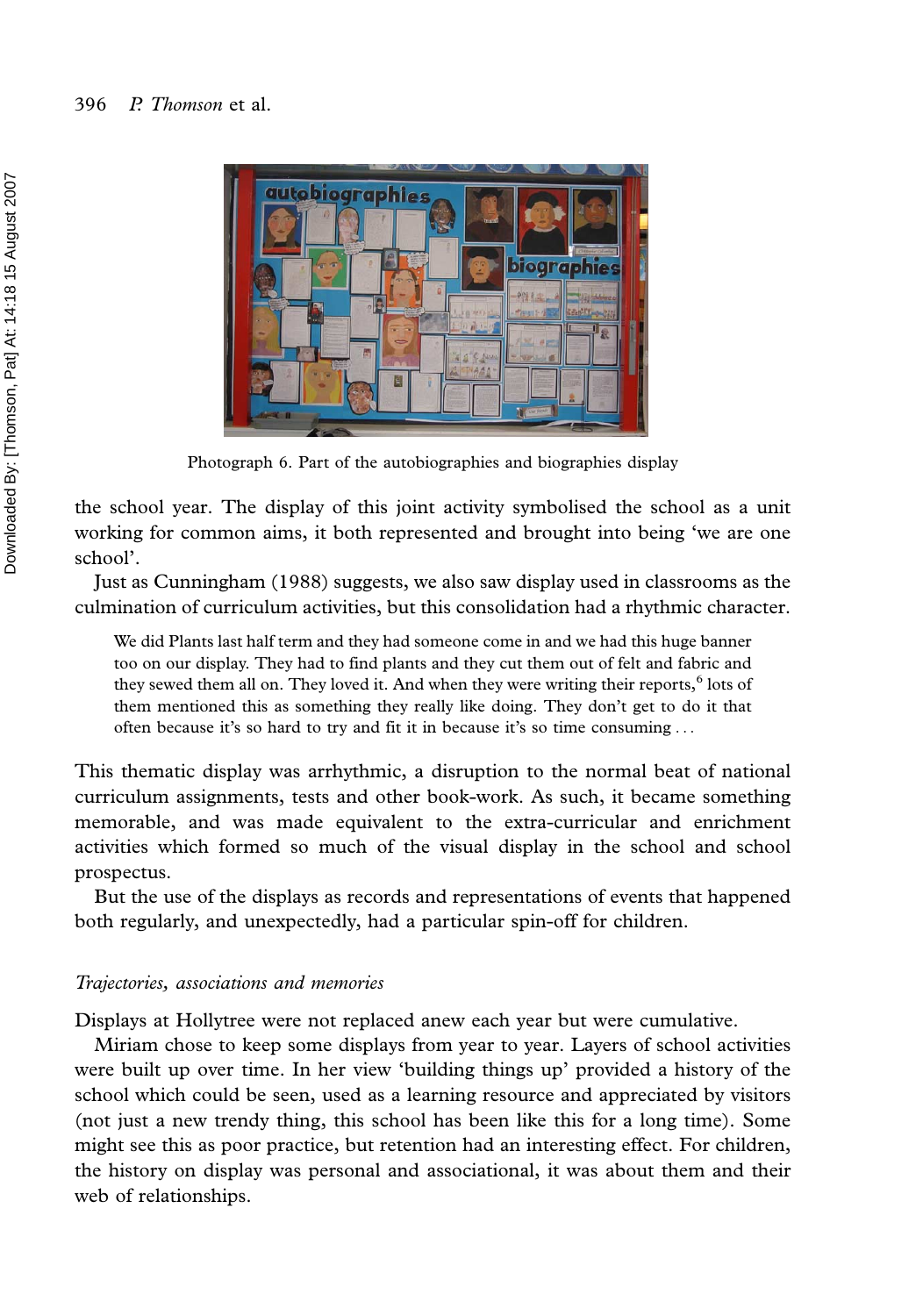.. when you come in and sit down on them chairs, have you seem all them portraits on the wall, that's what some year 5s did last year (FG 4)

Last year the year 6s had a pavement artist and so they just spent the whole day just doing a picture of themselves and they were put up in the hall. (FG 8)

.. if you look on that side wall there, there's all our sculptures. Mine's there with like you've got to draw them leaning to the side or with like holding a little handbag or standing up straight posing. (FG 5)

… not long ago we had someone famous coming in, you've seen the sculptures outside and he did them with us and one was based on me. At first he said we were going to make a life-size person out of paper, I thought how can he do that, it's impossible, I thought no. But he did and it turned out to be amazing. (FG 8)

… this man came in, I don't know whether you've seen any about the school but there's actually one in the hall, we drew on this brown coloured paper and he drew a picture of himself. (FG 8)

One boy he loves giraffes ..see what he's drawn and it's just surrounded by like giraffes because he really likes them so you can just tell he loves giraffes (FG 4)

Cos if you look in our classroom we've got like all fruit, we've done the fruit … and we've done things like, I've forgotten her name now, like people like Louis Pasteur and Marie Curie …. (FG 2)

We did autobiographies and biographies and once we like did some writing about them. We went out to do some like drawings of the person we'd just been writing about and stuff. (FG 3)

… we made like a booklet thing and in that we did lots of art and made moving figures and we made a powerpoint presentation and we got like a really thick folder and it's got all of us as the characters involved and we've got it in our class now, it's really good (FG 10)

…we did these hand things – they're clay and we put our hands in and it was really good and [Artist 6] did one and hers was right next to mine and it just looked like we were best friends. (FG 1)

We used to have a Rolf Harris picture on the wall. That's gone now, I didn't like it. It was a picture of a lady that he had painted and they took it down and put something else up and it was like wow. (FG3)

Figure 1. Display as a theatre of memory

In the beginning of this paper we reported field notes in which children showed Lisa around the school referring to themselves, siblings and friends, and regular school activities. This was not a one-off, but happened regularly. We also found that when asked about the school, children mobilized a common tangle of past activity, association and display. They spoke of arrhythmic events, of memorable activities and people, connections past and present and school initiatives (see Figure 1).

For children, the cumulative nature of the displays functioned in a diary-like manner, as a visual aide-memoire. They made the school a 'theatre of memory' (Samuels, 1994), where displays provided the resources, not for learning 'school stuff', but for the construction of a narrative of experience of schooling which was peppered with excitement, enjoyment and a sense of individual and collective achievement. Children could trace their own trajectory through the school and that of their peers via displays. We suggest that these stories of affiliation created an emotional attachment to the school, which was strongly evidenced in the children's almost unanimous liking for staff and the school itself (OfSTED and interview data).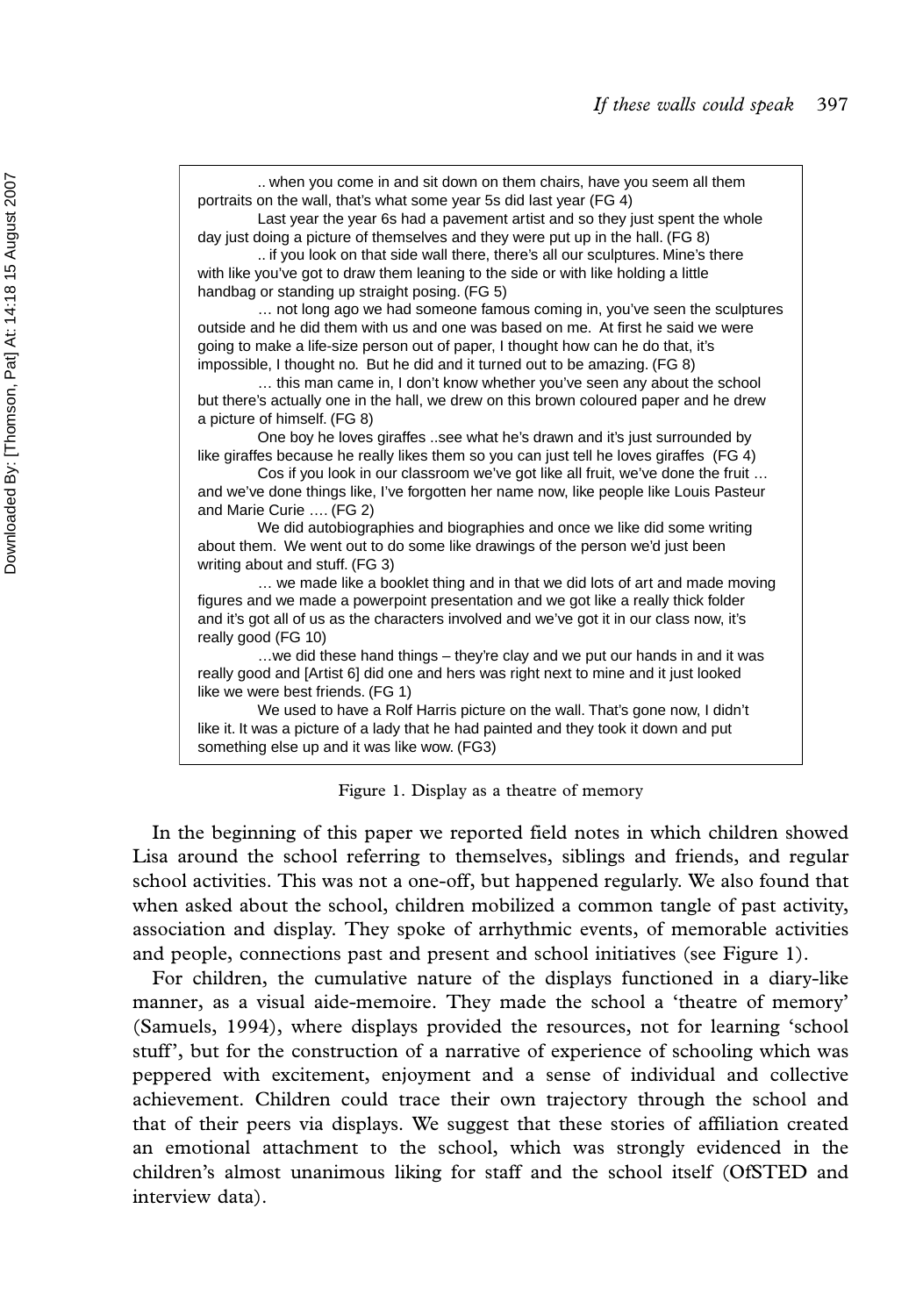'Caring' and 'trusting' were integral to the school ethos. This was evidenced by: Miriam knowing the names and circumstances of every child in the school, and of generations of children who had been at the school, including those who were now sending their children there; parents who were free to come into the school at anytime about almost anything (which they did); and the lack of child-free spaces-staff ate dinner with children, children were free to come into the staffroom, and staff regularly used Miriam's office.

In the children's historical narratives, these associational and agentic elements were writ large, constructed in part by their references to actual people and to representations of the human face and the human body in displays (see Figure 1). The humanist culture was made visual and symbolized through portrayal of people.

#### Face count

110 faces on the wall and on display including the faces of sculptures, photos, on the notice board, the ''paper people'' and the Peter Pan models. (Lisa's field notes)

There was no escaping the human face and body when walking through or working in Hollytree primary. The school was person-centred (c.f. Maguire *et al.*, 2006, Ch. 6) and the walls literally said—it is people who are important here, people of all shapes, sizes and colours\*/all have a place in our school. This was an individualised notion of 'recognition' (Fraser, 1997), but one which was highly inclusive of diversity. Hollytree was a school where even the walls suggested that everyone could 'become somebody' (Wexler et al., 1992) worthy of notice.

#### Conclusion: reading walls

We have taken the official policy discourse of the importance of the visual learning environment and held it up against the practices of display in one British primary school.

In so doing, we are not suggesting that Hollytree was a paragon of good display practice nor that these findings can be simply applied to other locations. Rather, we propose that there are benefits in analysing the material environment of schools. While we predicted normative and performative aspects of display, we had not focused on its rhythmic dimensions, and we were surprised to hear the children's relational/associational stories which were clearly important to their sense of belonging in the school.

We suggest that further analyses of the displays in different schools in different locations might offer more such surprises, and, thus, help our understandings of the ways that schools 'work' in and as everyday practice.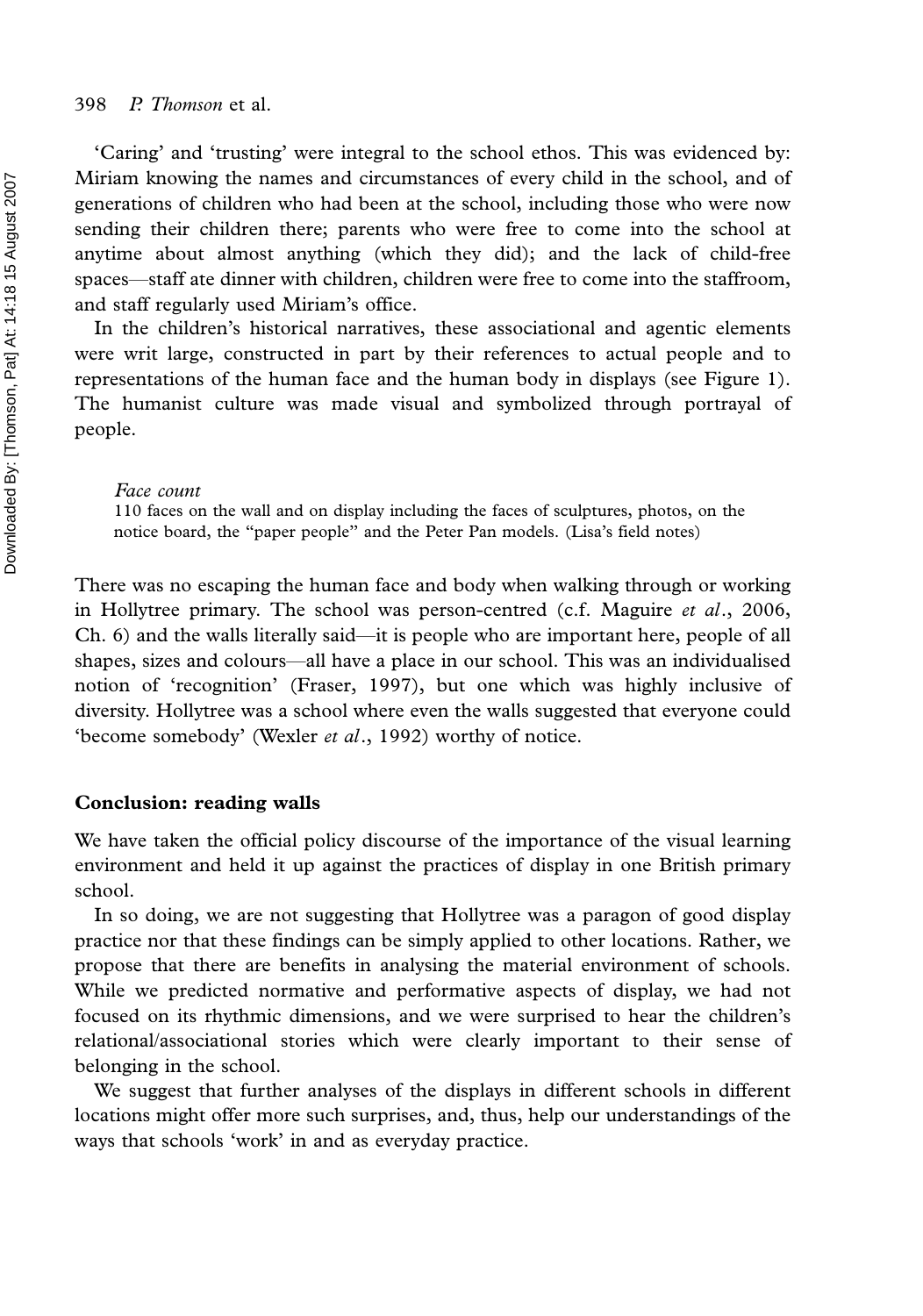#### **Notes**

- 1. ESRC RES-000-22-0834 (2004-2006) Promoting social and education inclusion through the creative arts.
- 2. We are grateful to Bob Curtis, doctoral researcher and a former primary head, for this insight.
- 3. We have recently encountered this view in schools with new buildings, and from recently trained teachers in our Masters' classes.
- 4. Our analysis clearly draws on Foucault's (1977; 1982/1997) work on surveillance and the shift from external to internal discipline. We have not developed this argument further here since we are concerned to make the case for the multiple meanings of school displays.
- 5. David Blunkett was the Minister in charge of education at the time.
- 6. As part of the annual school report, children write their own page in the official record book about what they learned and enjoyed during the year.

#### References

Alexander, R. (2000) Culture and pedagogy. International comparisons in primary education (Oxford, Blackwell Publishers).

- Ball, S. (1998) Performativity and fragmentation in 'postmodern schooling', in: J. Carter (Ed.) Postmodernity and the fragmentation of welfare (London, Routledge), 187–203.
- Bourdieu, P. (1984) Distinction. A social critique of the judgement of taste (R. Nice, Trans.). (Boston, MA, Harvard University Press).
- Brighouse, T. & Woods, D. (1999) How to improve your school (London, Routledge).
- Cunningham, P. (1988). Curriculum change in the primary school since 1945. Dissemination of the progressive ideal (London, The Falmer Press).
- Department for Education and Skills (DfES) (2004) Excellence and enjoyment. Learning and teaching in the primary years. Professional development materials. (London, DfES).
- Emmison, M. & Smith, P. (2001) Researching the visual (Thousand Oaks, CA, Sage).
- Foucault, M. (1977) Discipline and punish. The birth of the prison (A. Sheridan, Trans. 1991 edn) (London, Penguin).
- Foucault, M. (1982/1997) Technologies of the self, in: P. Rabinow (Ed.) Ethics. Subjectivity and truth. Essential works of Foucault 1954–1984 (Vol. 1) (New York, The New Press), 223–252.
- Fraser, N. (1997) Justice interruptus. Critical reflections on the 'postsocialist' condition (London, Routledge).
- Gleeson, D. & Husbands, C. (Eds) (2001) The performing school. Managing, teaching and learning in a performance culture (London, Routledge Falmer).
- Gorard, S., Taylor, C. & Fitz, J. (2003) Schools, markets and choice policies (London, Routledge Falmer).
- Goss, J. (1993) The 'magic of the mall': an analysis of form, function and meaning in the contemporary retail built environment, Annals of the Association of American Geographers,  $83(1), 18-47.$
- Hall, C. & Thomson, P. (2005) Creative tensions, English in Education, 39(3),  $5-18$ .
- Hall, C. & Thomson, P. (2007) Creative partnerships? Cultural policy and the creative arts in one primary school, *British Educational Research Journal*, 33(3), 315–329.
- Hall, C., Thomson, P. & Russell, L. (2007) Teaching like an artist: the pedagogic identities and practices of artists in schools, British Journal of Sociology of Education, 28(5).
- Hampton, G. & Jones, J. (2000) Transforming Northicote school. The reality of school improvement (London, RoutledgeFalmer).
- Kershner, R. & Pointon (2000) Children's views of the primary classroom as an environment for working and learning, Research in Education, 64, 64-77.